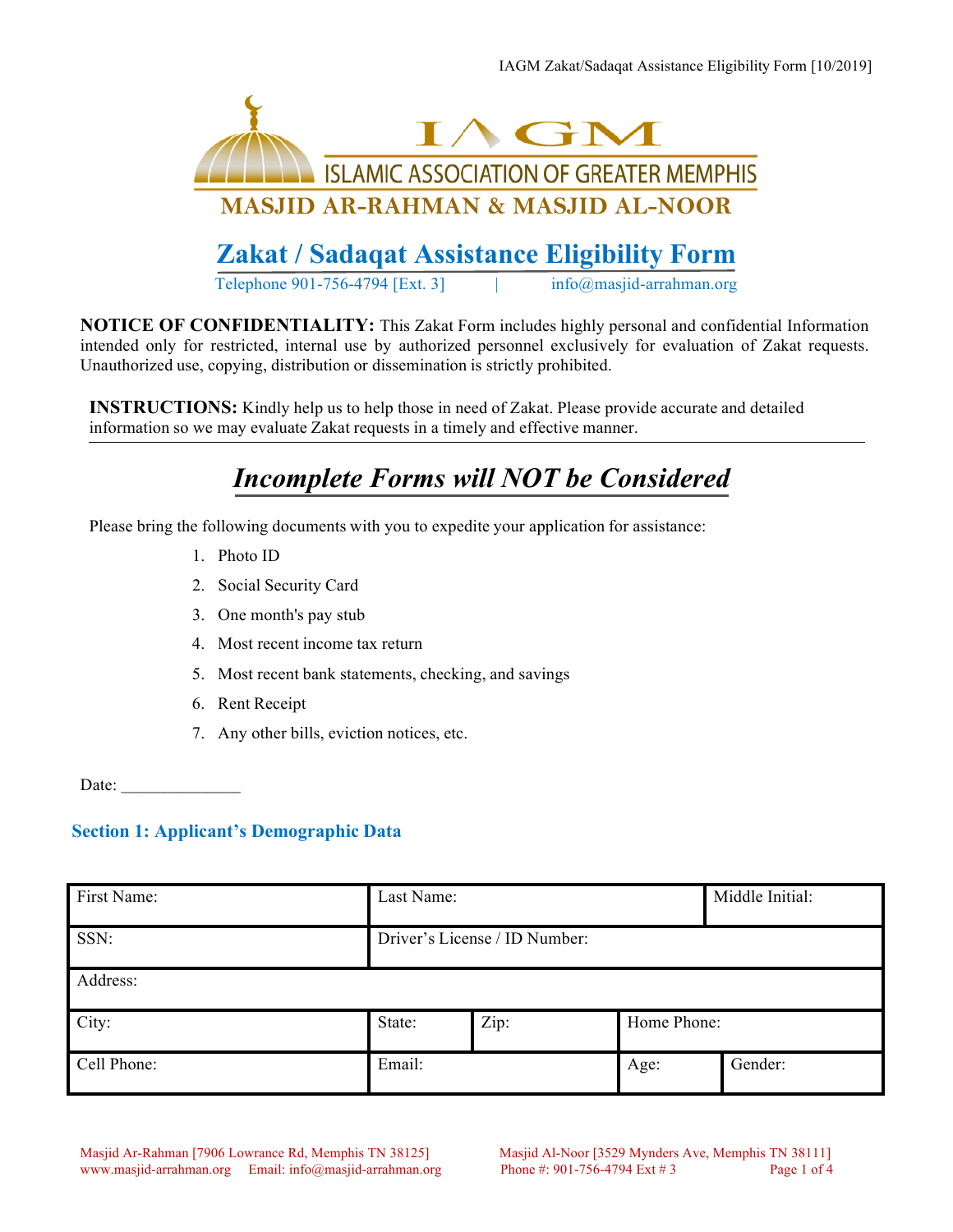# **Section 2: Applicant's Circumstances**

| Number of Dependents:                                                                                                                                                                                                          |
|--------------------------------------------------------------------------------------------------------------------------------------------------------------------------------------------------------------------------------|
| For the following questions please circle the appropriate answer:                                                                                                                                                              |
| Place of Residence: $\Box$ Own Home $\Box$ Rental Apartment $\Box$ Subsidized Housing $\Box$ Shelter $\Box$ Other                                                                                                              |
| Means of Transportation: $\Box$ Own Automobile $\Box$ Public Transportation<br>$\Box$ Other                                                                                                                                    |
| Employment Status: $\Box$ Full-Time $\Box$ Part-Time<br>$\Box$ Unemployed<br>$\Box$ Self-Employed                                                                                                                              |
|                                                                                                                                                                                                                                |
|                                                                                                                                                                                                                                |
| Job Title:                                                                                                                                                                                                                     |
| Supervisor Name: 2008 and 2008 and 2008 and 2008 and 2008 and 2008 and 2008 and 2008 and 2008 and 2008 and 200                                                                                                                 |
| Supervisor Phone #: 1999 March 2012 1999 March 2014 1999 March 2014 1999 March 2014 1999 March 2014 1999 March 2014 1999 March 2014 1999 March 2014 1999 March 2014 1999 March 2014 1999 March 2014 1999 March 2014 1999 March |
| <b>Marital Status:</b> $\Box$ Single $\Box$ Married $\Box$ Divorced $\Box$ Widowed                                                                                                                                             |
|                                                                                                                                                                                                                                |
| Is your spouse currently employed? $\Box$ Yes $\Box$ No                                                                                                                                                                        |
| If yes, where: <u>the contract of the contract of the contract of the contract of the contract of the contract of</u>                                                                                                          |
|                                                                                                                                                                                                                                |
|                                                                                                                                                                                                                                |
| Health Insurance: □ Insured □ Uninsured □ Public Aid □ Medicaid/Medicare □ Other                                                                                                                                               |
| <b>Education:</b> □ College Grad or More □ Some College □ High School Grad                                                                                                                                                     |
|                                                                                                                                                                                                                                |
| □ Some High School<br>$\Box$ No High School $\Box$ Unknown                                                                                                                                                                     |
| <b>Statement of Circumstance:</b> (Please describe reason for which Zakat aid is sought. State the reason you are in need                                                                                                      |
| and how much you need. How this assistance from the IAGM Zakat fund will meet your needs.)                                                                                                                                     |
|                                                                                                                                                                                                                                |
|                                                                                                                                                                                                                                |
|                                                                                                                                                                                                                                |
|                                                                                                                                                                                                                                |
|                                                                                                                                                                                                                                |
|                                                                                                                                                                                                                                |
|                                                                                                                                                                                                                                |

Masjid Ar-Rahman [7906 Lowrance Rd, Memphis TN 38125] Masjid Al-Noor [3529 Mynders Ave, Memphis TN 38111] www.masjid-arrahman.org Email: info@masjid-arrahman.org Phone #: 901-756-4794 Ext # 3 Page 2 of 4 www.masjid-arrahman.org Email: info@masjid-arrahman.org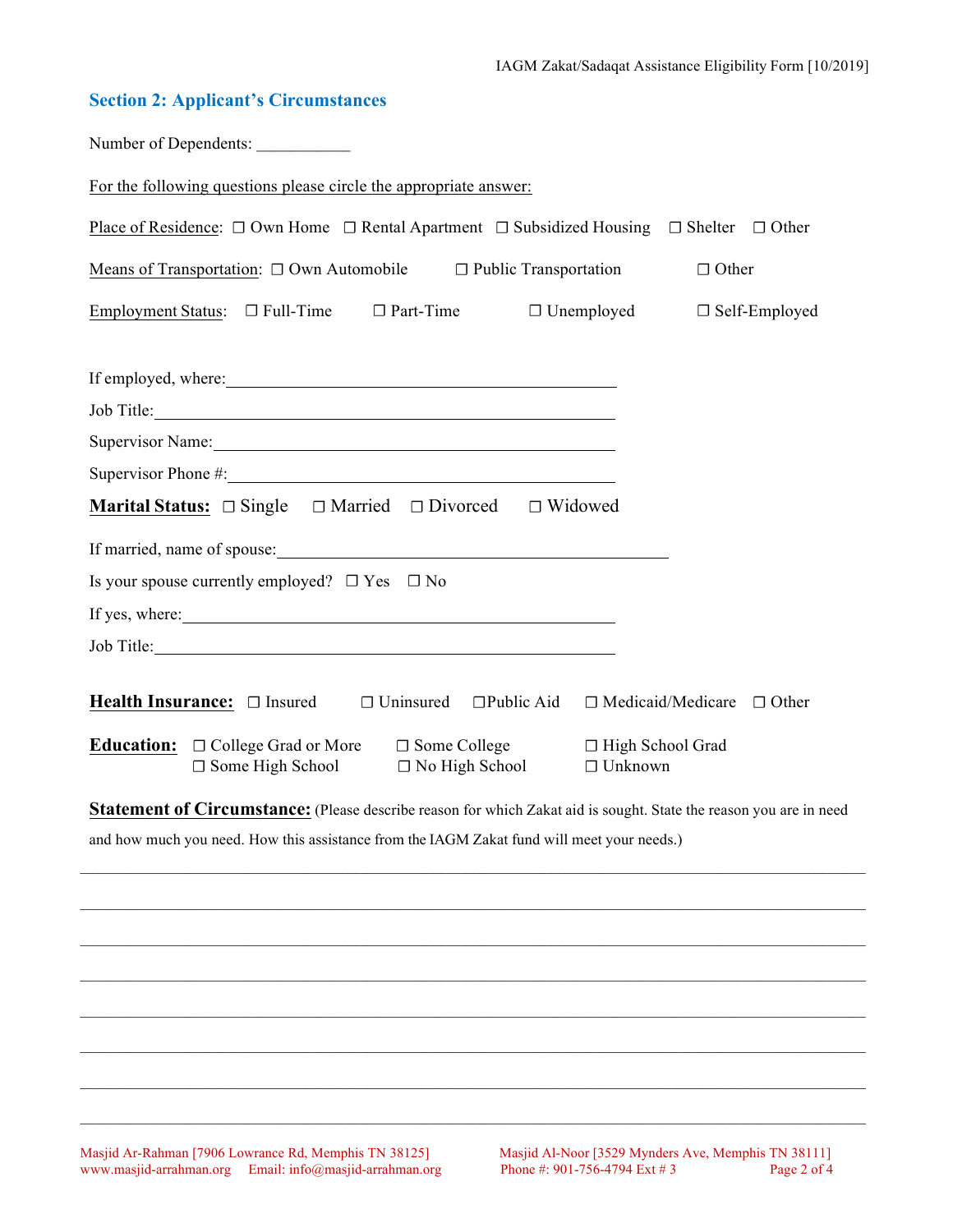# **Section 3: Need Assessment (Approximate) and Prior Zakat Receipt History**

| Total household monthly income:                    |                |
|----------------------------------------------------|----------------|
| Total household monthly expenditure:               |                |
| Total value of savings (cash/stocks/jewelry, etc.) |                |
| Loans/debt you owe:                                | Due Date:      |
| Organization Zakat was received from:              |                |
| Amount Received:                                   | Date Received: |

#### **Section 4: Aid History**

Please check any of the following aid you have received within the last calendar year:

|   | Food Stamps / Link Card                                        |
|---|----------------------------------------------------------------|
| П | Social Security Benefits or Supplemental Security Income (SSI) |
| П | TANF (Temporary Needy Family Assistance)                       |
| П | Medicaid (State) / Medicare (National)                         |
| П | Subsidized Housing, Public Housing                             |
| П | Shelter                                                        |
| П | WIC (Women, Infant, Children) Food Supplementary Program       |
| П | Mother and Child Program                                       |
| П | <b>Energy Assistance Program</b>                               |
| П | <b>Senior Services</b>                                         |
| П | Government Student Loans / Scholarships                        |
| П | Alimony                                                        |
| П | Child Support                                                  |
|   | Other (Please specify):                                        |

### **Section 5: References**

Please list the names and phone numbers of anyone with whom you are familiar with, and can substantiate the information you provided above.

| Name:                                                                                | Phone: | Relationship:                                                                                        |  |
|--------------------------------------------------------------------------------------|--------|------------------------------------------------------------------------------------------------------|--|
| Name:                                                                                | Phone: | Relationship:                                                                                        |  |
|                                                                                      |        | I testify in front of Allah (SWT) that the application information provided on this form is true and |  |
| accurate to the best of my knowledge and I give consent to background checks regards |        |                                                                                                      |  |
|                                                                                      |        | medical/confidential information to be released to IAGM Zakat and Sadagat Fund Committee.            |  |
|                                                                                      |        |                                                                                                      |  |

| Applicant Name: | snature |  |
|-----------------|---------|--|
|                 |         |  |